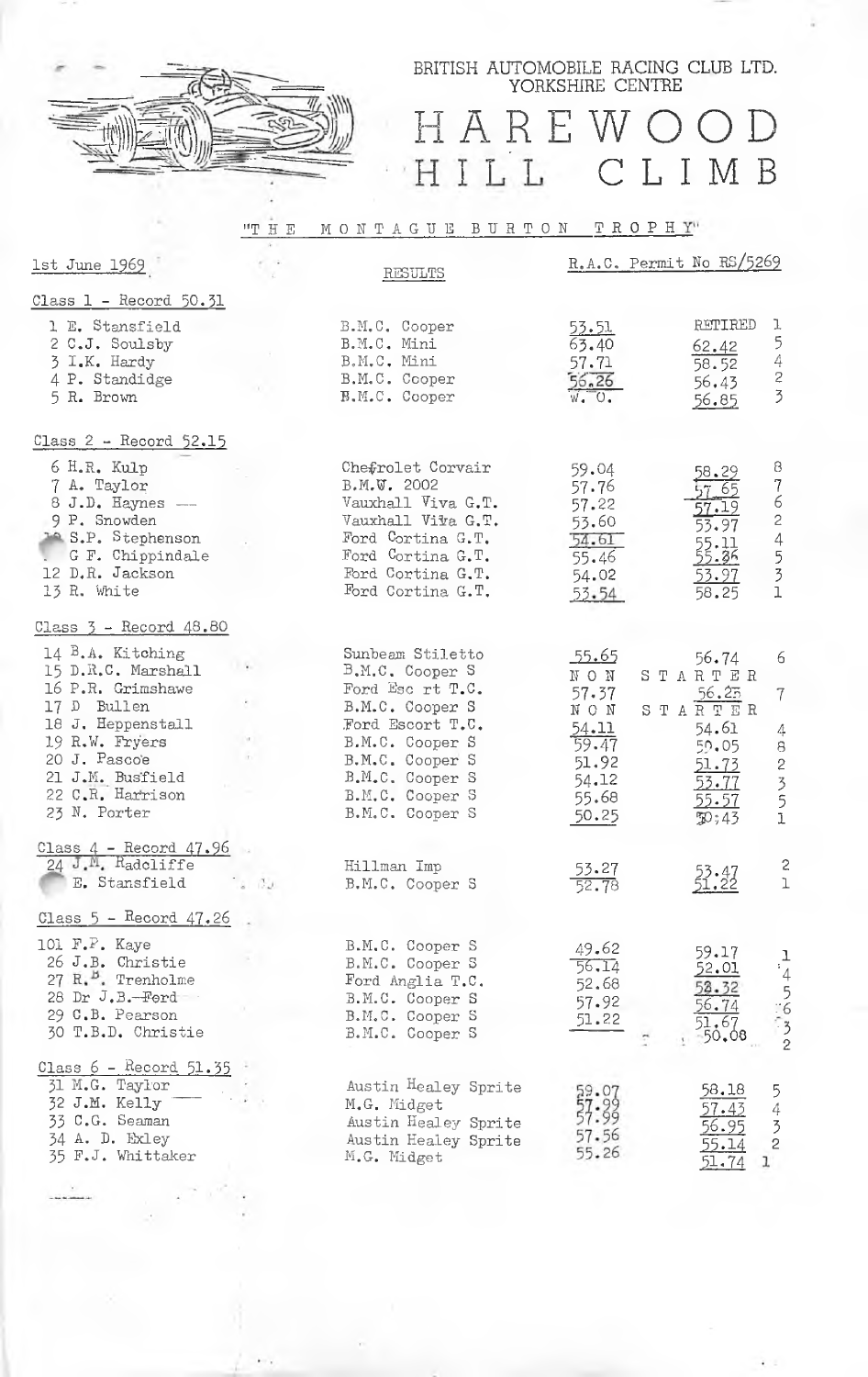## RESULTS CONTINUED

| Class $7 -$ Record 50.27                                                                                                                                                                     |                                                                                                                                                                                |                                                                                               |                                                                                                |                                                                                                                                           |
|----------------------------------------------------------------------------------------------------------------------------------------------------------------------------------------------|--------------------------------------------------------------------------------------------------------------------------------------------------------------------------------|-----------------------------------------------------------------------------------------------|------------------------------------------------------------------------------------------------|-------------------------------------------------------------------------------------------------------------------------------------------|
| 36 J.S. Nickell- Lean<br>37 S.H. Newton<br>38 W.J. Netherwood<br>39 M.H. Benn<br>40 A.E. Crowther<br>41 M. Dilnot:<br>42 S.J. Simpson<br>43 R.T. Shardlow<br>44 J.E. Ashcroft<br>45 R. Speak | A.C. Ace Bristol<br>Triumph T.R 4 A<br>$M, G, B, \ldots$<br>Marcos Ford G.T.<br>Letus Elan Plus 2<br>Morgan Super Sport<br>T.V.R. 1800 S<br>Porsche 911L<br>M, G, B.<br>M.G.B. | 55.75<br>$-59.37$<br>58.24<br>$rac{61.35}{52.98}$<br>54.18<br>53.80<br>53.79<br>W.O.<br>52.52 | 55.42<br>459.15<br>57.33<br>63.42<br>52.38<br>52.66<br>53.69<br><u>53.75</u><br>52.85<br>51.75 | 7<br>9<br>$\bar{8}$<br>10<br>$\mathbf{2}$<br>356<br>4<br>$\mathbf 1$                                                                      |
| Class 8 - Record 48.31                                                                                                                                                                       |                                                                                                                                                                                |                                                                                               |                                                                                                |                                                                                                                                           |
| 46 J.H Parkin<br>47 A. Mountain<br>48 J.A.H. Lambert<br>49 J.F. Thomson                                                                                                                      | Jensen C.V8 Mk 2<br>Hagyar E Type<br>Jaguar E Type<br>Jaguar E Type                                                                                                            | NON-STARTER<br>51.90<br>51.77<br>50.66                                                        | <u>50.56</u><br>51.36<br>50.81                                                                 | $\frac{1}{3}$ 2                                                                                                                           |
| Class $9$ - Record $48.14$                                                                                                                                                                   |                                                                                                                                                                                |                                                                                               |                                                                                                |                                                                                                                                           |
| 104 D. Auty<br>50 J.W. Hollingswood<br>51 T.J. Hayton<br>52 T. Buller-Sinfield<br>53 P. Varley<br>54 W.E. Booth<br>55 J.D. Bunney<br>56 J.W. Goodliffe                                       | M.G. Midget<br>Austin Healey Sprite<br>Mini Marcos<br>Mercurty G.T.<br>Piper G.T.<br>Mini Marcos<br>Mini Marcos<br>Mini Sprint G.T.                                            | 61.41<br>52.98<br>56.16<br>NON<br>53.77<br>50.27<br>48.54                                     | 59.75<br>56.46<br>52.22<br>54.35<br>START<br>60.02<br><u>49.90</u><br>48.03                    | 7.<br>6<br>3<br>5<br>E'R<br>$\frac{1}{2}$<br>$\mathbf{I}$                                                                                 |
| Class 10 - Record 43.32                                                                                                                                                                      |                                                                                                                                                                                |                                                                                               |                                                                                                |                                                                                                                                           |
| 57 M. Smith<br>53 V.A. Smith<br>59 J. Maurice<br>60 B.G. Alexander<br>61 W.T. Wood<br>$62S.$ Smith<br>63 G.M. Dungworth<br>$64$ $D_nR$ , $Good$                                              | Bentley $4\frac{1}{4}$ Spl<br>Bentley Mk 6 Special<br>Ferrari 250 L.M.<br>T.V.R. Buick<br>A.C. Cobra<br>T.V.R. Tuscan<br>T.V. R. 200<br>Chevron B9 B.M.W.                      | 59.72<br>56.62<br>50.38<br>50.62<br>50.02<br>51.48<br>50.63<br>48.39                          | 59.30<br>54.97<br>49.73<br>Failed<br><u>49.04</u><br>51.95<br>49.26<br>47.95                   | 8<br>7 <sup>1</sup><br>4<br>5<br>$\mathcal{L}% _{G}(\theta)=\left( \mathcal{L}_{G}(\theta)\right) ^{\ast}$<br>$\epsilon$<br>$\frac{3}{1}$ |
| Class $11$ - Record $47.42$                                                                                                                                                                  |                                                                                                                                                                                |                                                                                               |                                                                                                |                                                                                                                                           |
| 65 R.S. Robinson<br>66 A.J. Burton<br>67 R.G. Moorhouse<br>68 C.S. Barrow<br>$69 J$ , Ward<br>70 J.S. Robinson<br>71 R.J. Prest                                                              | Lotus 7 Ford<br>Lotus Super 7 rord<br>Lotus 7 B.M.C.<br>Mallock U2 Ford<br>Wardford Mk 11<br>Lotus 7 Ford<br>Lotus 7 Ford                                                      | 55.26<br>54.92<br>54.25<br>$\,$ N $\,$ O $\,$ N $\,$<br>$-54.18$<br>FAIL<br>49.45             | RETIRED<br>55.32<br>54.40<br>STARTER<br>51.56<br>50,06                                         | 5<br>4<br>$\overline{c}$<br>$\mathbf 1$                                                                                                   |
| $Class 12 - Record 45.60$                                                                                                                                                                    |                                                                                                                                                                                |                                                                                               |                                                                                                |                                                                                                                                           |
| 72 D.K. Pegg<br>73 R.W. Phillips<br>74 Mrs M.A. Blankstone.<br>75 H. Wilkinson<br>76 G.V. Tyack                                                                                              | Lotus 11 Climax<br>Fairley Poke B.M.C.<br>Ginetta G 12 Ford<br>Lotus 23B Ford<br>Ginetta G 16A ford                                                                            | 58.74<br>50.61<br>51.90<br>48.22<br>52.41                                                     | $58.56 - 5$<br>51.11<br>$2^{\circ}$<br>$52.46$ 4<br>$52.71$ 1<br>51.40 3                       |                                                                                                                                           |
|                                                                                                                                                                                              | Class 13 - Record 49.36 merged with Class 14 - Record 43.92                                                                                                                    |                                                                                               |                                                                                                |                                                                                                                                           |
| 77 M. Starbuck<br>78 G.T. Tatham<br>79 J.M. McCartney                                                                                                                                        | Chrysler Special<br>$B_{\text{rabham}} B. T. 17$ Chev<br>Felday 4 B.R.M.                                                                                                       | NON<br>57.28<br>51.24                                                                         | STARTER<br>54.81<br>$\overline{c}$<br>ı<br>51.04                                               |                                                                                                                                           |

And Ash .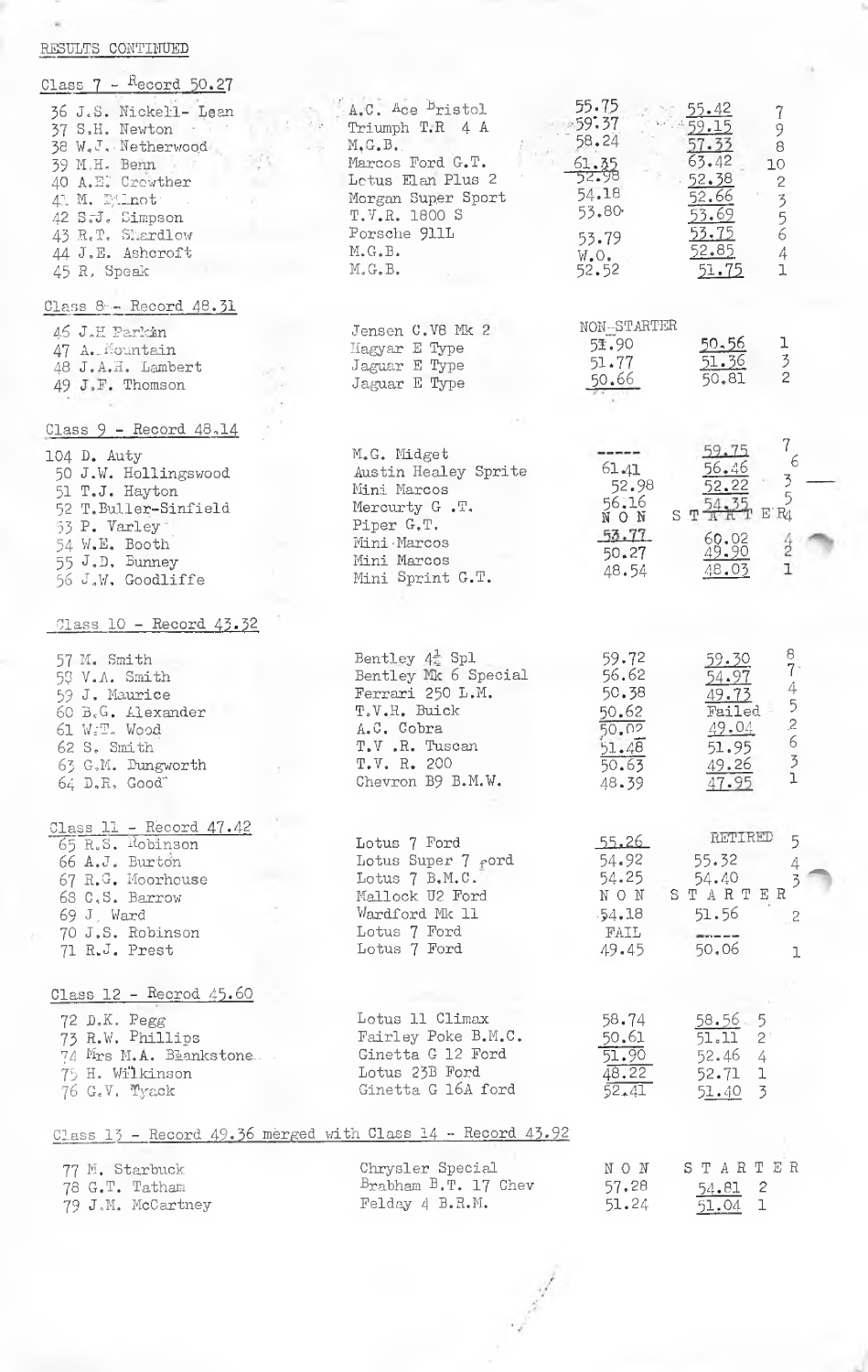| RESULTS CONTINUED                                                                                                                                                                                                 |                                                                                                                                                                                                                                       |                                                                                                                                                                                                                                                                          |
|-------------------------------------------------------------------------------------------------------------------------------------------------------------------------------------------------------------------|---------------------------------------------------------------------------------------------------------------------------------------------------------------------------------------------------------------------------------------|--------------------------------------------------------------------------------------------------------------------------------------------------------------------------------------------------------------------------------------------------------------------------|
| Class 15 - Record 45.000                                                                                                                                                                                          |                                                                                                                                                                                                                                       |                                                                                                                                                                                                                                                                          |
| 102 A. Staniforth<br>80 M.C. Allan<br>81 F.H. Crosby<br>82 D.M. Tebb<br>83 C.J. Tipping8<br>84 D L. Gray                                                                                                          | Terrapin Min Mk 1<br>Ecosse Imp<br>Mamba Mk 3 B.M.C.<br>Terrapin Mk 3<br>Brabham BT 15 Ford<br>Cooper T 82 Ford                                                                                                                       | NON<br>STARTER<br>NON<br>STARTER<br>50.78<br>-1<br>50.00<br>$\sqrt{2}$<br>60.93<br>50.31<br>STARTER<br>NON.<br>3<br>56.81<br>51.42                                                                                                                                       |
| Class 16 - Record 43.69                                                                                                                                                                                           |                                                                                                                                                                                                                                       |                                                                                                                                                                                                                                                                          |
| 85Mrs T. Dunn<br>86 B.R Bailey<br>87 R.W. Wainwright<br>$\beta$ 8 C. <sup>B</sup> . Court                                                                                                                         | Brabham <sup>B</sup> T3/18 Ford<br>Lotus 20 Ford<br>Lotus 20 Ford<br>Brabham BT 21 A Ford                                                                                                                                             | 342<br>56.13<br>52.95<br>54.75<br>56.69<br>52.77<br>$\frac{51.09}{48.43}$<br>$\mathbf 1$<br>46.76                                                                                                                                                                        |
| $Class 17 - Record 43.07$                                                                                                                                                                                         |                                                                                                                                                                                                                                       |                                                                                                                                                                                                                                                                          |
| 103 H. Bosomworth<br>89 G. Smith<br>90 R.D. Jennings<br>91 M.R Brain<br>92 C.C. Oakley<br>93 H.T. Butterworth<br>94 M. MacDowel<br>95 A.B. Griffiths<br>$96 \, \text{R} \cdot \text{T}$ . Lane<br>97 J. Johnstone | McLaren Rover<br>Frazer Nash/Alvis<br>Brabham BT30X1 Climax<br>Cooper Chrysler<br>Cooper T87 Daimler<br>Brabham BT 19 Buick<br>Brabham BT 30X1 Climax<br>Cooper T 87 Chrysler<br>Tech-Craft Buick<br>Brabham $\frac{16}{14}/21$ Buick | 6<br>54.55<br>52.74<br>$\frac{7}{5}$<br>54.88<br>53.87<br>53.18<br>48.99<br>STARTER<br>NON<br>49.72<br>4<br>47.95<br>STARTER<br>NON<br>3<br>48.01<br>46.80<br>STARTER<br>NON <sup>1</sup><br>47.01<br>$\overline{\mathbf{c}}$<br>45.76<br>$\mathbf{I}$<br>46.53<br>45.28 |
| Class 18 - Record 41.43                                                                                                                                                                                           |                                                                                                                                                                                                                                       |                                                                                                                                                                                                                                                                          |
| 105 J.R. $\mathcal{C}_{\text{ussins}}$<br>98 P.H. Meldrum<br>99 P.A. Blamkstone<br>100 D. Hepworth                                                                                                                | B.R.M. T76 F.F.<br>P.R. 2 Ford<br>Brabham Quatro Traco<br>Hepworth Traco F.F.                                                                                                                                                         | STARTER<br>NON<br>STARTER<br>NON<br>47.57<br>45.20<br>2<br>45.19<br>1<br>43.94                                                                                                                                                                                           |
| Class 19 No Record.                                                                                                                                                                                               |                                                                                                                                                                                                                                       |                                                                                                                                                                                                                                                                          |
| 121 J. Dymond<br>122 J. Mitchel                                                                                                                                                                                   | De Dion Bouton<br>Hispano Suiza                                                                                                                                                                                                       | NON<br><b>STARTER</b><br>90.40<br>91.85                                                                                                                                                                                                                                  |
|                                                                                                                                                                                                                   | RUN OFF<br>TOP TEN                                                                                                                                                                                                                    |                                                                                                                                                                                                                                                                          |
| NAME<br><u>NO</u>                                                                                                                                                                                                 | <u>lst RUN</u>                                                                                                                                                                                                                        | 2nd RUN                                                                                                                                                                                                                                                                  |
| $\overline{75}$<br>H. Wilkinson                                                                                                                                                                                   | 79.57                                                                                                                                                                                                                                 | 48.09                                                                                                                                                                                                                                                                    |
| 56<br>J.W. Goodliffe                                                                                                                                                                                              | 47.32                                                                                                                                                                                                                                 | 48.36                                                                                                                                                                                                                                                                    |
| 92<br>C.C. Oakley<br>64<br>D.R. Good                                                                                                                                                                              | 46.12                                                                                                                                                                                                                                 | 46.63                                                                                                                                                                                                                                                                    |
| M. MacDowel<br>94                                                                                                                                                                                                 | 47.76                                                                                                                                                                                                                                 | 47.68                                                                                                                                                                                                                                                                    |
| 88 C.B. Court                                                                                                                                                                                                     | 45.77                                                                                                                                                                                                                                 | 45.60                                                                                                                                                                                                                                                                    |
|                                                                                                                                                                                                                   | 47.74                                                                                                                                                                                                                                 | <u>46.54</u>                                                                                                                                                                                                                                                             |

 $\mathbb{X}^{U,1}$ 

96 R.T. Lane-

97 J. Johnstone

100 D. Hepworth

99 P A. Blankstone

 $44.93$ 

 $44.74$ 

 $\rm FALLED$ 

 $43.56$ 

44.99

43.95

-------

 $43.20$